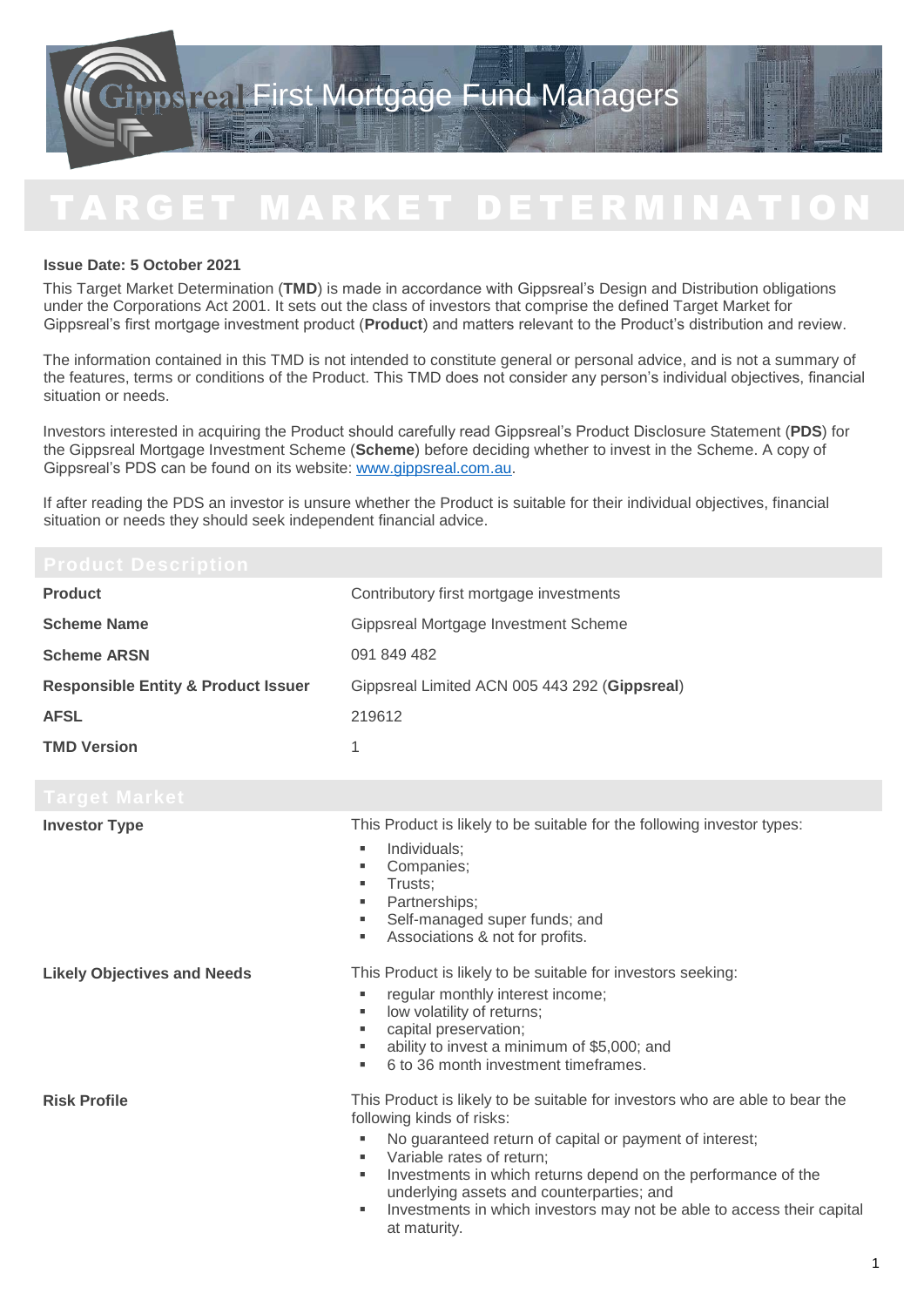**Likely Financial Situation** This Product is likely suitable for investors whose financial situation enables an investment with:

- Returns that may vary monthly;<br>A time horizon subject to the term
- A time horizon subject to the term of the specific investment selected by the investor; and
- No capital, income or liquidity guarantee requirement.

Based on an analysis of the key terms, features and attributes of its Product, Gippsreal has concluded that its Product is likely to be consistent with the likely objectives, financial situation and needs of the class of investors identified in its Target Market. As part of its analysis Gippsreal does not assume that investors will hold its Product as part of a diversified portfolio.

The table below sets out the key attributes of the Product, along with a corresponding explanation of why the Product is likely to be consistent with the likely objectives, financial situation and needs of investors in the Target Market (as summarised above).

|                                    | Key attributes of the Product                                                                                                                                                                                                                                                | <b>Situation &amp; Needs of the Target Market</b>                                                                                                                             |
|------------------------------------|------------------------------------------------------------------------------------------------------------------------------------------------------------------------------------------------------------------------------------------------------------------------------|-------------------------------------------------------------------------------------------------------------------------------------------------------------------------------|
| <b>Monthly income</b>              | The Product pays monthly<br>distributions, which can<br>be taken as income or<br>reinvested as per the<br>terms of an investor's<br>Offer to Invest.                                                                                                                         | Accordingly, Gippsreal's Product is likely to be suitable for investors<br>looking for a monthly return.                                                                      |
| <b>Choice</b>                      | Individual mortgage<br>investments are approved<br>by investors, to suit the<br>investor's own risk<br>appetite. Each loan is<br>subject to Gippsreal's<br>strict credit assessments<br>and property valuation<br>policy. Loan terms<br>generally range from 6-36<br>months. | Accordingly, Gippsreal's Product is likely to be suitable for investors<br>looking to select their investments to align with their own investment<br>appetite and timeframes. |
| <b>Diversification</b>             | Investors are able to<br>achieve diversification<br>within Gippsreal's<br>contributory mortgage<br>Scheme by investing in a<br>number of individual<br>loans to different<br>borrowers secured<br>against a variety of<br>properties.                                        | Accordingly, Gippsreal's Product is likely to be suitable for investors<br>looking to diversify across various mortgage investments.                                          |
| <b>Mortgage</b><br><b>Security</b> | <b>Gippsreal's Product</b><br>allows investment into<br>first mortgage loans.                                                                                                                                                                                                | Accordingly, Gippsreal's Product is likely to be suitable for investors<br>looking for access to investments in individual loans secured by<br>registered first mortgages.    |
| Low income<br>volatility           | Gippsreal's Product aims<br>to provide investors with<br>regular income over a<br>fixed period on a monthly<br>basis. Distribution of<br>interest is subject to the<br>borrowers paying interest<br>when due.                                                                | Accordingly, Gippsreal's Product is likely to be suitable for investors<br>looking for investments with low volatility of returns.                                            |